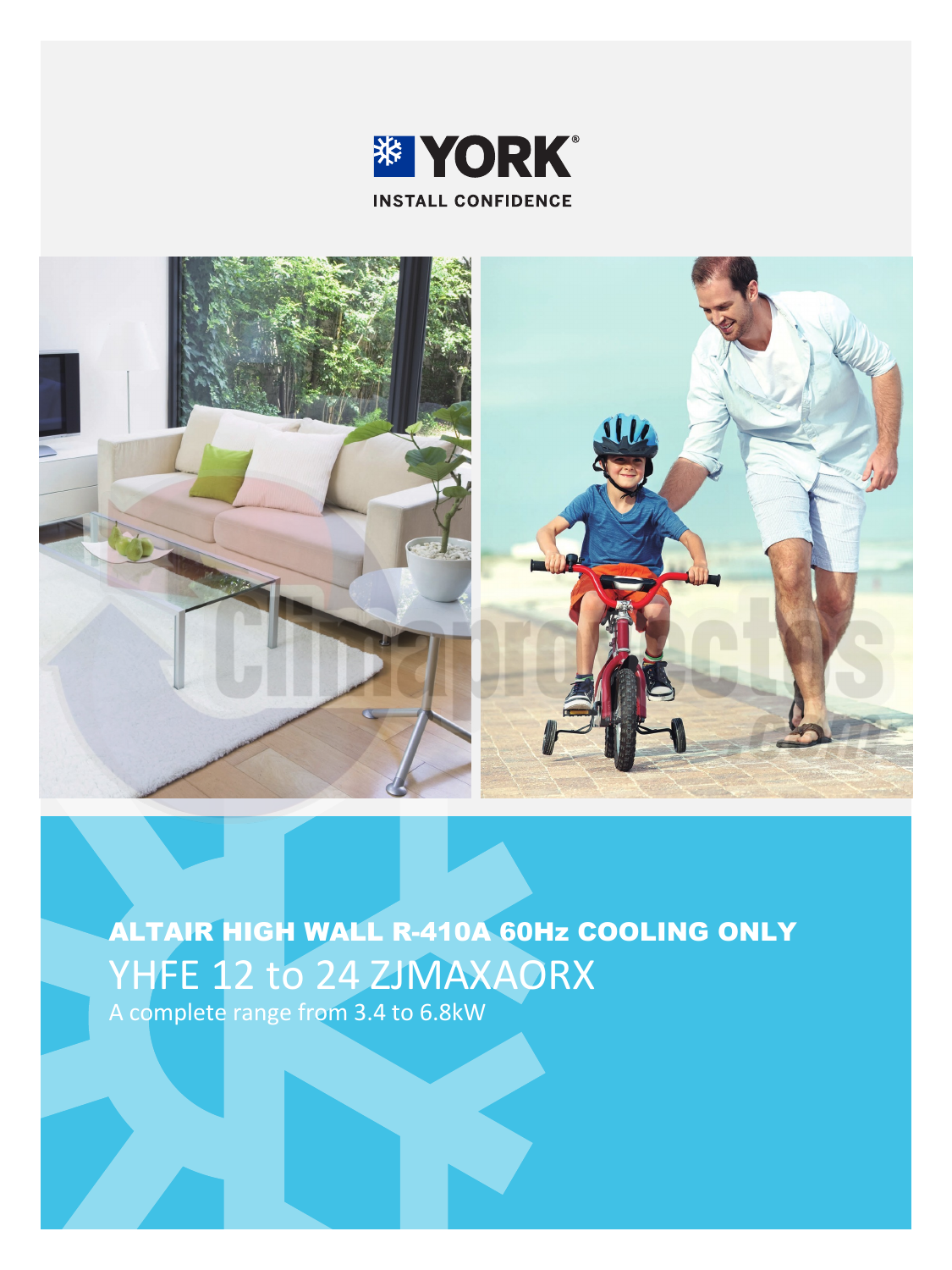# ALTAIR HIGH WALL R-410A 60Hz COOLING ONLY

### Indoor Unit

- Modern, compact design
- Efficient cooling
- Auto restart
- Low noise
- Air sweep

### Remote Control

- 4 operation modes
- Sleep mode and on/off timers
- Turbo cool settings
- Hidden display

### Condensing Unit

- Quiet operation
- Convenient installation
- Easy maintenance

**ELYORK** 

**IF YORK** 

The YORK ® line of Mini Splits Air Conditioners includes a wide range of sizes to give you more flexibility in your product offering. Each model is designed to provide comfort and efficiency, in an easy-to-operate unit and the sleek design fits a variety of spaces, whether it's in a home or office. Models meet the highest energy efficiency ratings, so less energy is consumed without sacrificing comfort and performance. Both the condensing units and indoor units are engineered for quiet operation. And comfort control settings are easily changed with the touch of a button on the remote control.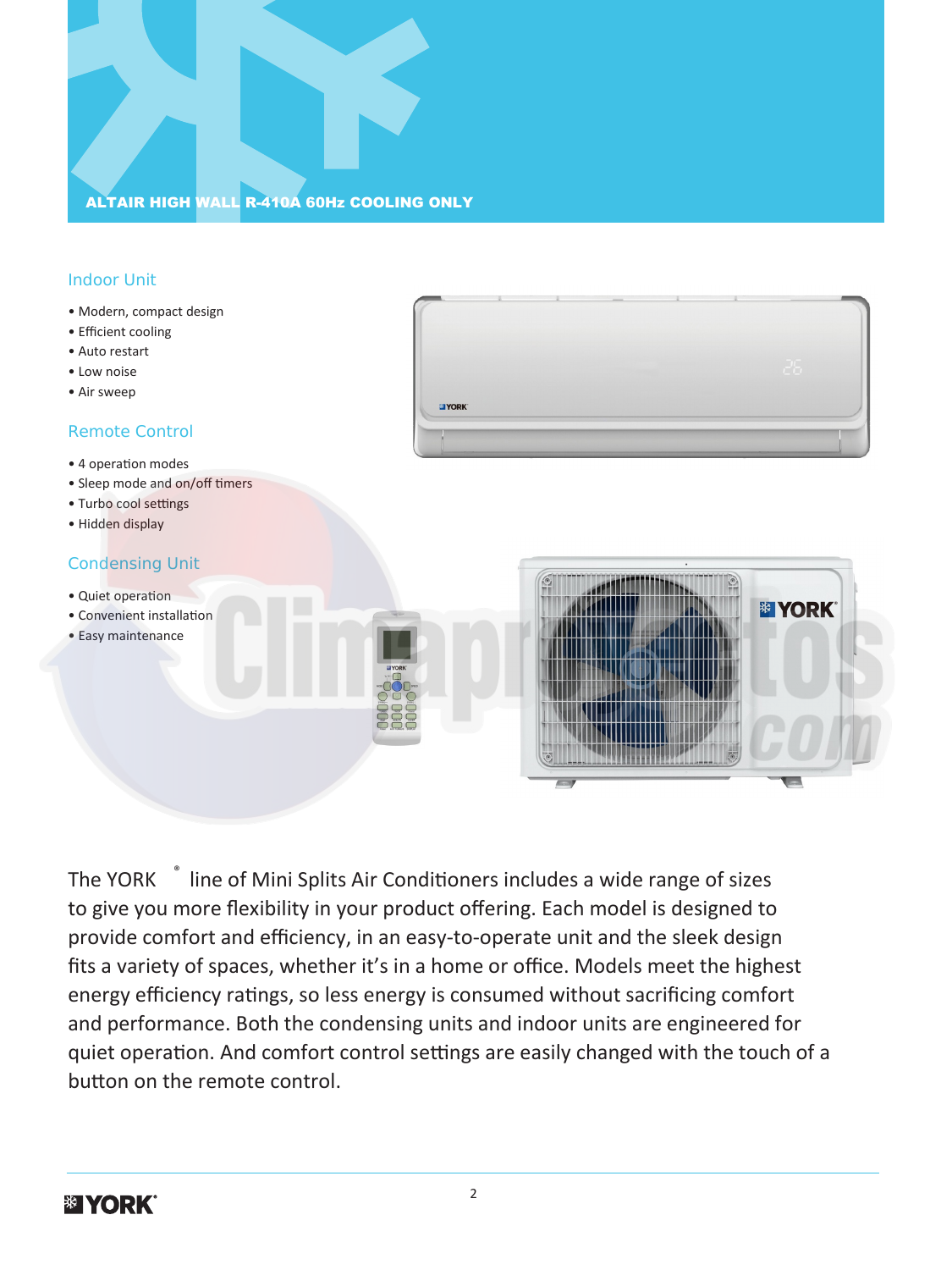

### Features and Benefits



#### 24-Hour Timer

Allows programmed start times up to 24 hours in advance for flexible and more convenient operation.



## Child Lock

If the lock button on the remote control is pressed, it must be pressed again before use to help prevent accidental operation.



#### Multi-Speed Fan

Multi-speed fan helps satisfy various airflow requirements.



**AUTO** 

#### Auto Restart

work time.

3-Minute Protection

Self Diagnosis

Unit is automatically returned to previous operating conditions after a power outage, for simplified operation.

A 3-minute delay before the compressor will restart helps avoid compressor damage and

Clearly displayed failure codes allow for quicker troubleshooting and easier maintenance.



Intelligent Night operation function can reduce noise up to 5dB/A.